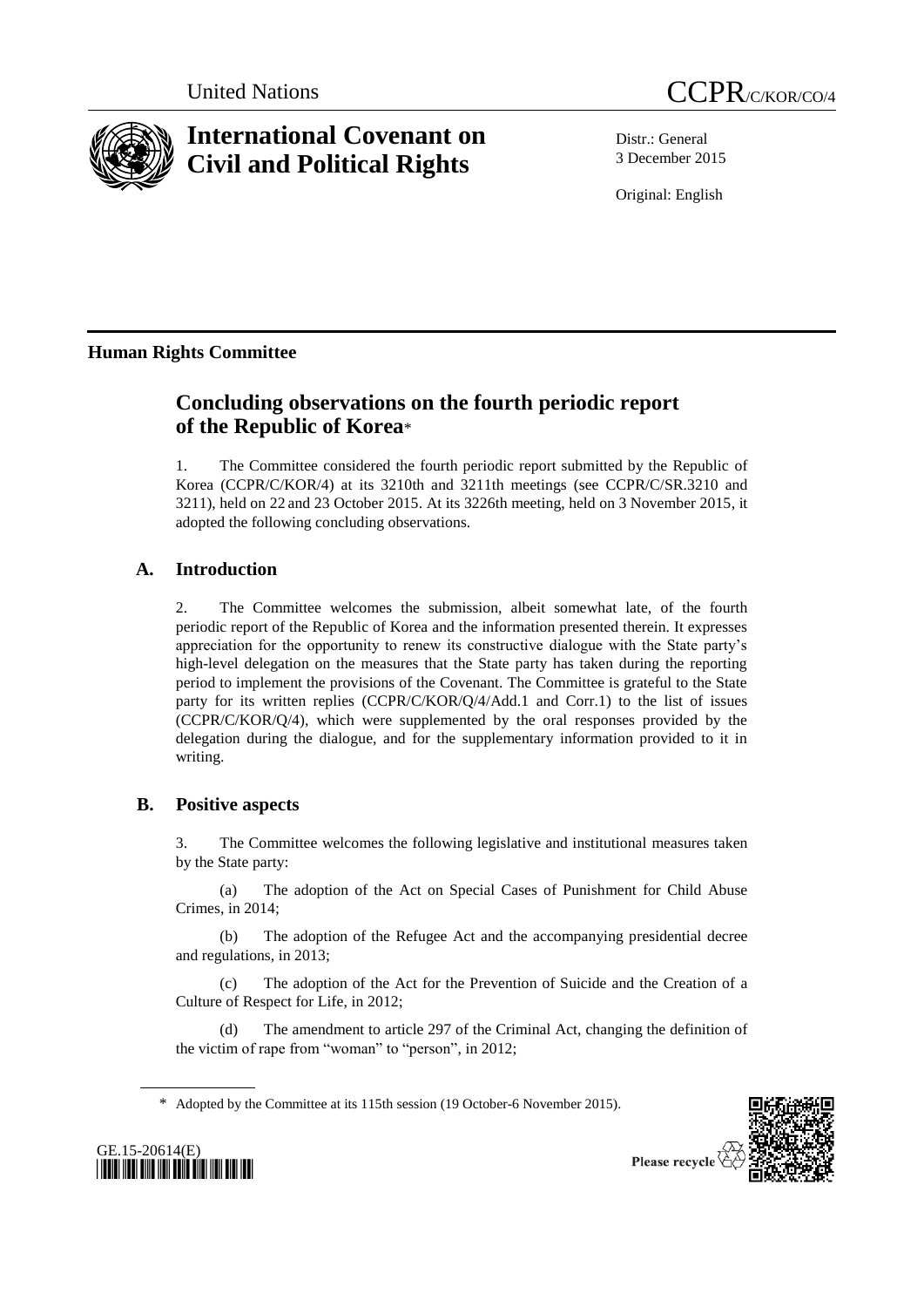(e) The amendments to the Public Official Election Act to guarantee nationals of the Republic of Korea abroad the exercise of their right to vote, in 2009;

The identification in 2005 and 2006 of gender-discriminatory legislation, leading to the rectification of a total of 385 legal provisions by 2009;

The adoption of the Act on the Punishment of Crimes under the Jurisdiction of the International Criminal Court, in 2007;

(h) The adoption of the Anti-Discrimination against and Remedies for Persons with Disabilities Act, in 2007.

4. The Committee welcomes the State party's ratification of the Convention on the Rights of Persons with Disabilities in 2008.

5. The Committee welcomes the State party's withdrawal of its reservation to article 14 (5) of the Covenant in April 2007.

## **C. Principal matters of concern and recommendations**

#### **Views under the Optional Protocol**

6. The Committee remains concerned about the absence of a specific mechanism to implement the Committee's Views under the Optional Protocol. In particular, the Committee notes with concern that, in all cases except one, the State party has failed to implement the Committee's Views, notably in the numerous cases concerning conscientious objection (art. 2).

7. **The State party should establish mechanisms and appropriate procedures to give full effect to the Committee's Views so as to guarantee effective remedies in all cases of violation of the Covenant. It should fully implement the Views that the Committee has issued to date.**

## **National human rights institution**

8. The Committee notes the efforts of the National Human Rights Commission of Korea to secure legislative guarantees of its independence and a transparent and participatory process for the selection and appointment of its members. The Committee is, however, concerned that the State party has not yet adopted legislation to that effect, as that legislation could be a crucial element in the Commission's achievement of full independence in compliance with the principles relating to the status of national institutions for the promotion and protection of human rights (the Paris Principles) (art. 2).

9. **The State party should adopt the legislation necessary to ensure a fully transparent and participatory process for the selection and appointment of members to the National Human Rights Commission of Korea at all stages of the process, to establish an independent committee to nominate candidates and to guarantee the independence of the members of the Commission.** 

#### **Business and human rights**

10. The Committee notes that the actions abroad of companies under the jurisdiction of the Republic of Korea may allegedly be contravening relevant human rights standards, and it is concerned that any remedies from the State have proven difficult to obtain (art. 2).

11. **The State party is encouraged to stipulate clearly the expectation that all business enterprises domiciled in its territory and/or subject to its jurisdiction respect the human rights standards enshrined in the Covenant throughout their operations. It**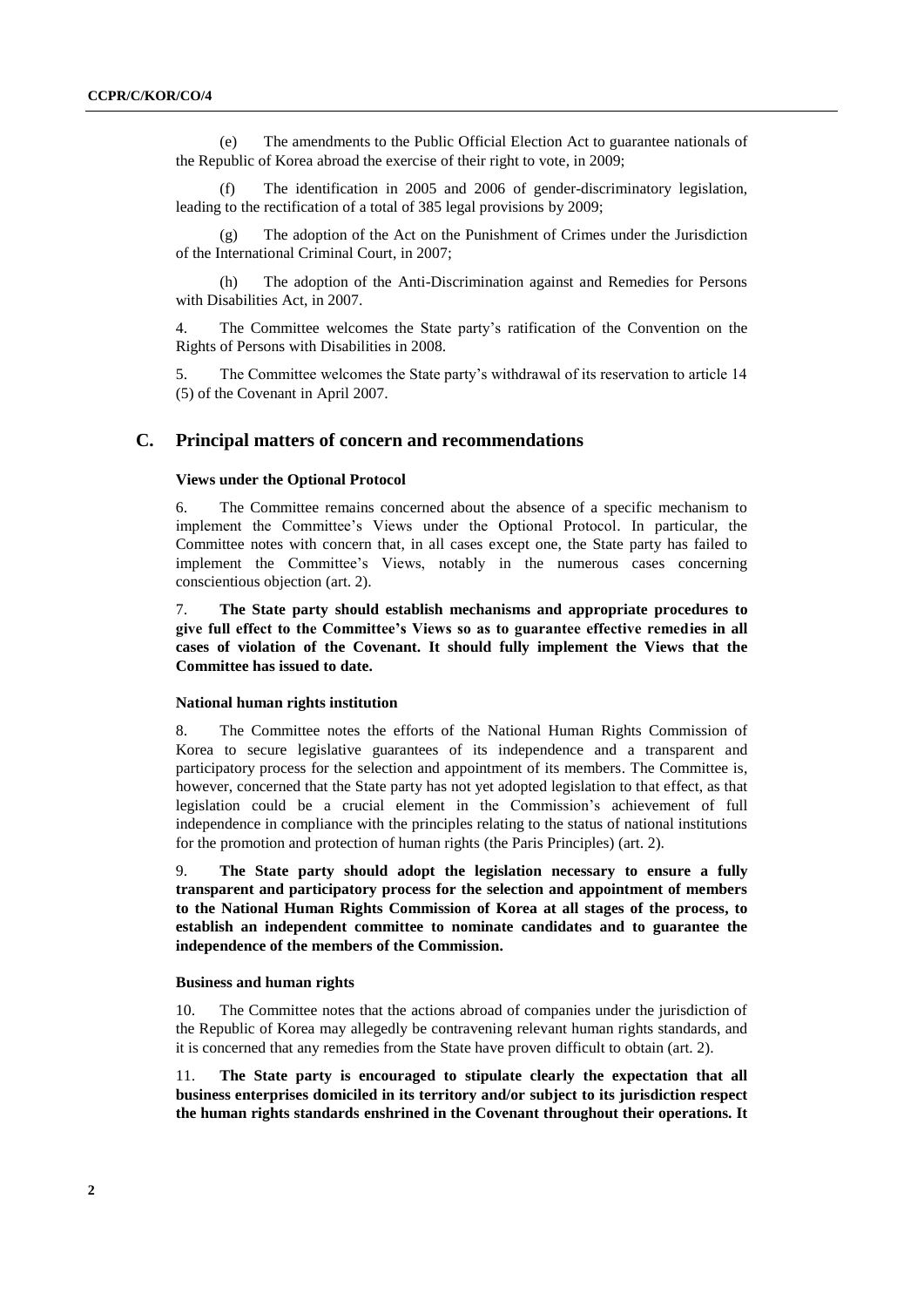**is also encouraged to take appropriate measures to strengthen the remedies available to people who have been victims of the activities of such business enterprises operating abroad, and to strengthen safeguards to prevent people from becoming victims.**

#### **Non-discrimination**

12. While noting the existence of a number of individual laws prohibiting specific forms of discrimination, the Committee is concerned that comprehensive anti-discrimination legislation is lacking. It is particularly concerned about the current lack of legislation defining and prohibiting racial discrimination and discrimination on the grounds of sexual orientation or gender identity (arts. 2 and 26).

13. **The State party should adopt comprehensive anti-discrimination legislation, explicitly addressing all spheres of life and defining and prohibiting discrimination on any ground, including race, sexual orientation and gender identity. The legislation should impose appropriate penalties for direct and indirect discrimination committed by both public and private entities, and should provide for effective remedies.** 

#### **Discrimination on the grounds of sexual orientation and gender identity**

14. The Committee is concerned about:

(a) The widespread discrimination against lesbian, gay, bisexual, transgender and intersex persons, including violence and hate speech;

(b) The punishment of consensual same-sex sexual conduct between men in the military, pursuant to article 92-6 of the Military Criminal Act;

(c) The authorization of the use of the buildings of the National Assembly and of buildings of the National Human Rights Commission to host so-called "conversion therapies" for lesbian, gay, bisexual and transgender persons;

(d) The lack of any mention of homosexuality or sexual minorities in the new sex education guidelines;

(e) The restrictive requirements for legal recognition of gender reassignment (arts. 2, 17 and 26).

15. **The State party should clearly and officially state that it does not tolerate any form of social stigmatization of, or discrimination against, persons based on their sexual orientation or gender identity, including the propagation of so-called "conversion therapies", hate speech and violence. It should strengthen the legal framework to protect lesbian, gay, bisexual, transgender and intersex individuals accordingly, repeal article 92-6 of the Military Criminal Act, avoid the use of Stateowned buildings by private organizations for so-called "conversion therapies", develop sex education programmes that provide students with comprehensive, accurate and age-appropriate information regarding sexuality and diverse gender identities, and facilitate access to the legal recognition of gender reassignment. It should also develop and carry out public campaigns and provide training for public officials to promote awareness and respect for diversity in respect of sexual orientation and gender identity.**

#### **Discrimination against women**

16. The Committee is concerned about:

(a) Ongoing discrimination against women, including patriarchal attitudes and gender-based stereotypes concerning the role of women in the family and in society;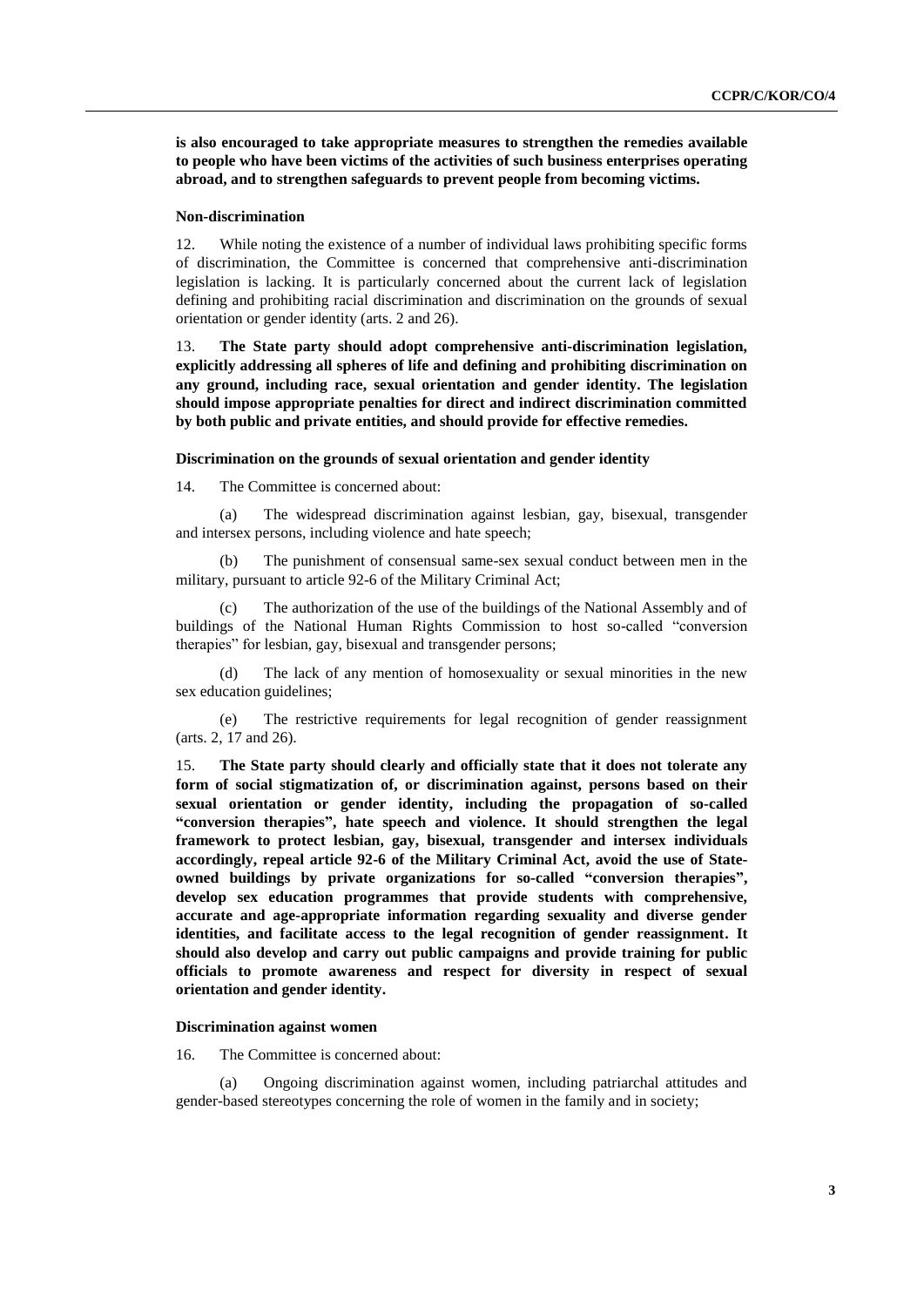(b) The particularly small proportion of women in decision-making positions, the high rate of women in irregular employment and the markedly high wage gap between men and women;

(c) The widespread social stigma and discrimination against unmarried mothers, including their unequal treatment with respect to the provision of child allowance compared to adoptive parents (arts. 3 and 26).

17. **The State party should develop measures to eliminate existing patriarchal attitudes and gender stereotypes, inter alia, by implementing comprehensive awareness-raising programmes to foster a better understanding of, and support for, equality between women and men in the family and in society. It should also:** 

(a) **Intensify efforts to ensure equality between women and men in all spheres of both the private and public sectors, including through temporary special measures;**

(b) **Take measures to eliminate the gender wage gap, ensuring equal pay for work of equal value, including by promoting conditions to accommodate employees with families in regular employment, and eliminate discrimination in irregular employment;**

(c) **Eliminate discrimination against, and increase support provided to, unmarried mothers, particularly in education, employment and housing, and ensure that they receive the same child allowance as adoptive parents.**

#### **Violence and sexual violence against women**

18. The Committee is concerned about the prevalence of violence against women, including domestic violence. It notes with concern that marital rape is not a specific punishable offence under the Criminal Code, and that perpetrators of domestic violence continue to be offered the chance to have the charges against them suspended in exchange for undergoing a period of education or counselling, which does not adequately protect victims or sufficiently convey the gravity of domestic violence (arts. 3 and 7).

19. **The State party should explicitly criminalize marital rape under all circumstances, and define all forms of rape in terms of absence of consent rather than intimidation or violence. The State party should adopt a comprehensive strategy to prevent and address gender-based violence in all its forms and manifestations. It should strengthen its measures to raise awareness among the police, the judiciary, prosecutors, community representatives, women and men about the gravity of domestic violence and its detrimental impact on victims' lives. The State party should ensure that cases of domestic violence and marital rape are thoroughly investigated, that perpetrators are prosecuted and, if convicted, punished with appropriate sanctions, and that victims are adequately compensated. It should also revise its current procedures to ensure that victims are not channelled into alternative dispute resolution mechanisms.** 

#### **Counter-terrorism measures**

20. The Committee notes that five bills on counter-terrorism, including two on countercyberterrorism, are pending before the National Assembly. It is concerned that the information provided by the State party is insufficient for it to determine whether the current working definition of terrorism or the definition of terrorism set forth in the draft legislation is in full compliance with the Covenant. It also notes with concern that the definition of cyberterrorism is particularly vague, which could result in its arbitrary application (arts. 9, 14, 15 and 17).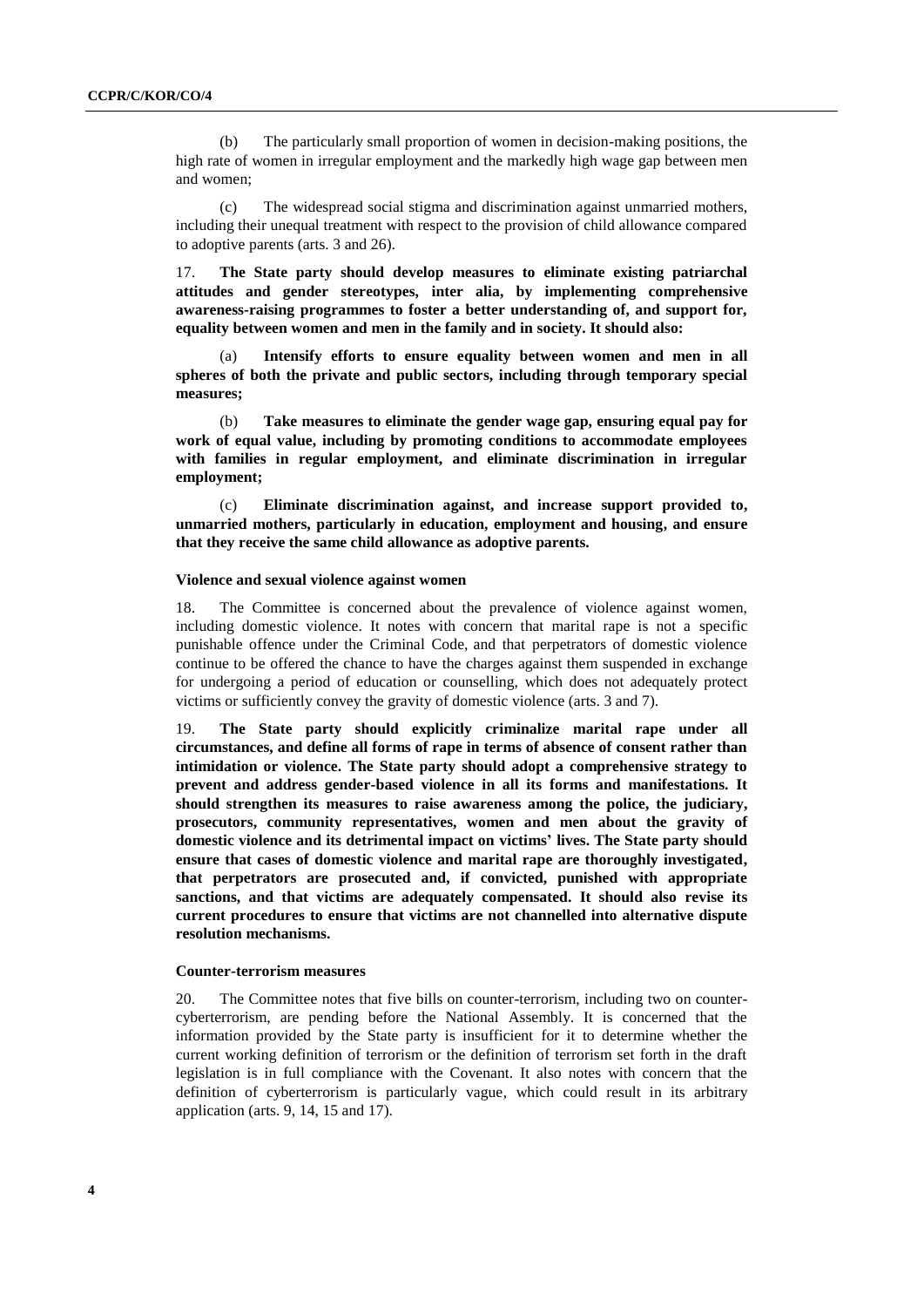21. **The State party should ensure that its counter-terrorism legislation and practices are in full conformity with the Covenant, are applicable to terrorism alone and comply with the principle of non-discrimination. In particular, the State party should ensure that acts of terrorism, including cyberterrorism, are defined in a precise and narrow manner, and that legislation adopted in that context is limited to crimes that would clearly qualify as acts of terrorism. Inspiration for an adequate definition of terrorism may be drawn from paragraph 28 of the report of the Special Rapporteur on the promotion and protection of human rights and fundamental freedoms while countering terrorism on ten areas of best practices in countering terrorism (A/HRC/16/51) and from paragraph 3 of Security Council resolution 1566 (2004).**

#### **Death penalty**

22. While acknowledging the current non-application of the death penalty, the Committee is concerned that a significant number of persons remain sentenced to death (art. 6).

23. **The State party should give due consideration to the legal abolition of the death penalty as well as to the commutation of all death sentences to terms of imprisonment. On the occasion of the twenty-fifth anniversary of the Second Optional Protocol to the International Covenant on Civil and Political Rights, aiming at the abolition of the death penalty, the State party should also consider acceding to that instrument.**

## **Suicides**

24. While noting the measures taken to prevent suicides, the Committee is concerned about the particularly high suicide rate, especially among young people between 20 and 30 years of age, for whom it is the highest cause of death, and women, for whom it is the second highest cause of death, as well as older persons and within the military (arts. 2 and 6).

25. **The State party should increase its efforts to prevent suicides. In particular, it should study and address the root causes of suicide and improve its suicide prevention policies accordingly.**

## **Torture and ill-treatment**

26. The Committee is concerned that the State party's criminal legislation does not adequately ensure that acts covered by the internationally accepted definition of torture are fully criminalized, especially mental torture. It is also concerned that there is no independent mechanism within the normal legal system, but separate from the police, to investigate allegations of torture and ill-treatment (art. 7).

27. **The State party should amend the Criminal Code to include a definition of torture that is fully in line with article 7 of the Covenant and internationally established norms, preferably by codifying it as an independent crime. It should ensure that all cases of torture and ill-treatment are properly investigated by an independent mechanism and that there is no institutional or hierarchical connection between the investigators and the alleged perpetrators. It should also ensure that the law adequately provides for the prosecution and conviction of perpetrators and accomplices of such acts, in accordance with the gravity of the acts, before ordinary criminal courts, as well as for remedies for victims and their families, including rehabilitation and compensation.**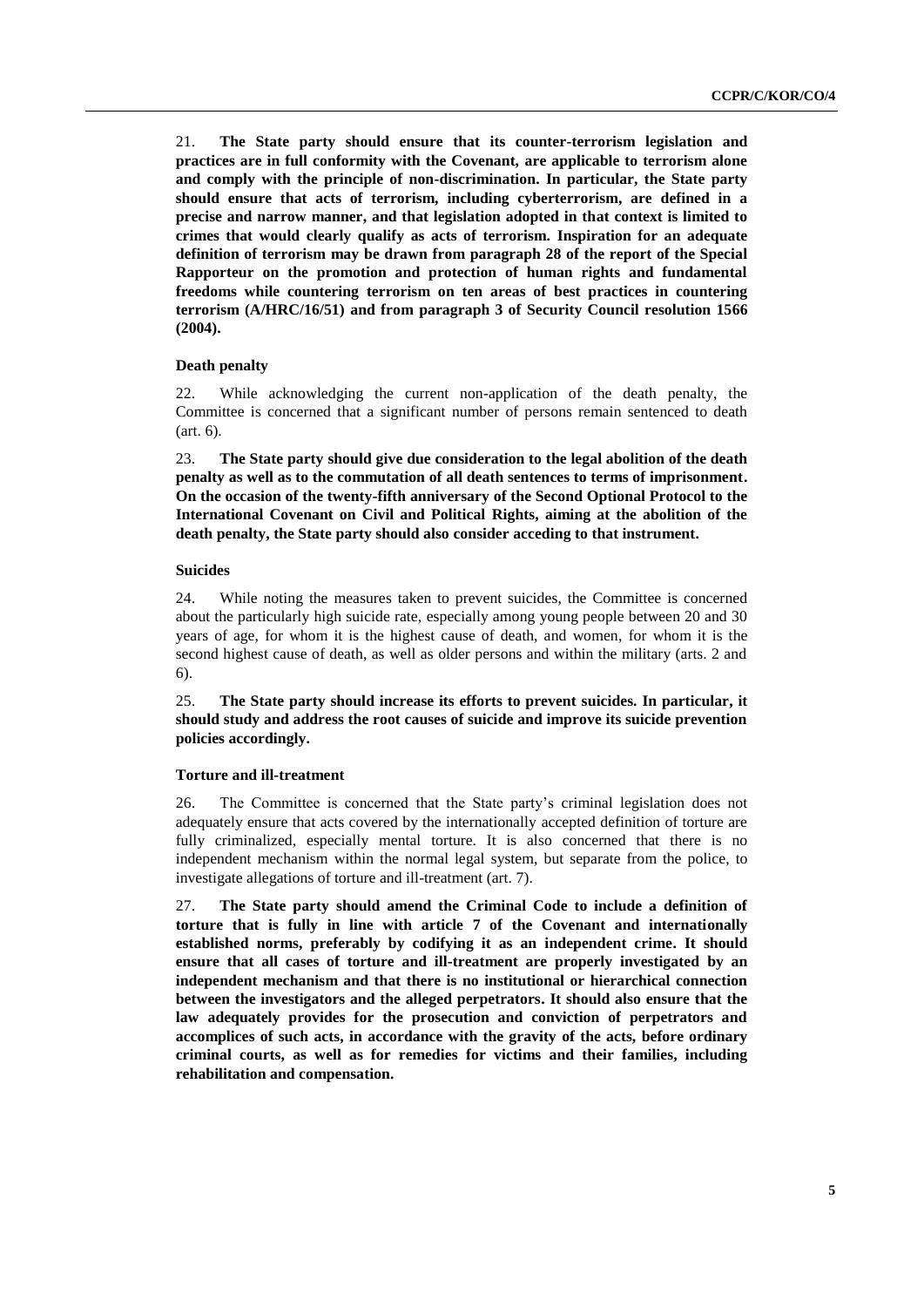#### **Involuntary hospitalization in psychiatric institutions**

28. The Committee notes with concern reports that a large number of individuals in mental health facilities are involuntarily hospitalized, that the grounds for involuntary hospitalization are excessively broad and include circumstances in which the detained persons do not present a threat to themselves or others, and that procedural safeguards against involuntary hospitalization are inadequate (arts. 7 and 9).

29. **The State party should ensure that psychiatric confinement is strictly necessary and proportionate, is for the purpose of protecting the individual in question from serious harm or from preventing injury to others, and is applied only as a measure of last resort and for the shortest appropriate period of time. It should also ensure that procedures for involuntary hospitalization respect the views of the individual, and that any representative genuinely represents and defends the wishes and interests of the individual concerned. It should further ensure that such confinement is supported by adequate procedural and substantive safeguards established by law.**

#### **Violence in the military**

30. The Committee is concerned about the high number of cases of sexual, physical and verbal abuse in the military, and that only a small number of such cases are recorded and lead to indictment (art. 7).

31. **The State party should conduct full and impartial investigations into all allegations of abuse in the military and ensure that perpetrators of human rights violations are tried and punished. Merely suspending perpetrators of violent crimes from their duties or dismissing them from the army is not an adequate response. Complaints should be treated confidentially and victims and witnesses should be protected against reprisals.**

#### **Right to counsel**

32. The Committee notes with concern that detainees' access to counsel during interrogation may be limited under certain circumstances, and that those circumstances are not clearly defined, which could lead to the inappropriate exclusion of counsel (art. 9 and 14).

33. **The State party should introduce the legal amendments necessary to ensure that the right of detainees to be assisted by counsel during interrogation is not restricted under any circumstances.**

#### **Prison conditions**

34. The Committee is concerned about:

(a) Overcrowding in prisons and limited access to medical aid outside prisons;

(b) The reported frequent use of protective devices in prisons for retributive purposes, and termination of their use being subject to a decision by the prison guard;

(c) The reported use of solitary confinement, which can be imposed for up to 30 days, as the most common form of disciplinary punishment of inmates;

The fact that external members of the disciplinary committees, which decide on the type of disciplinary action to be taken, are appointed by the prison warden (art. 10).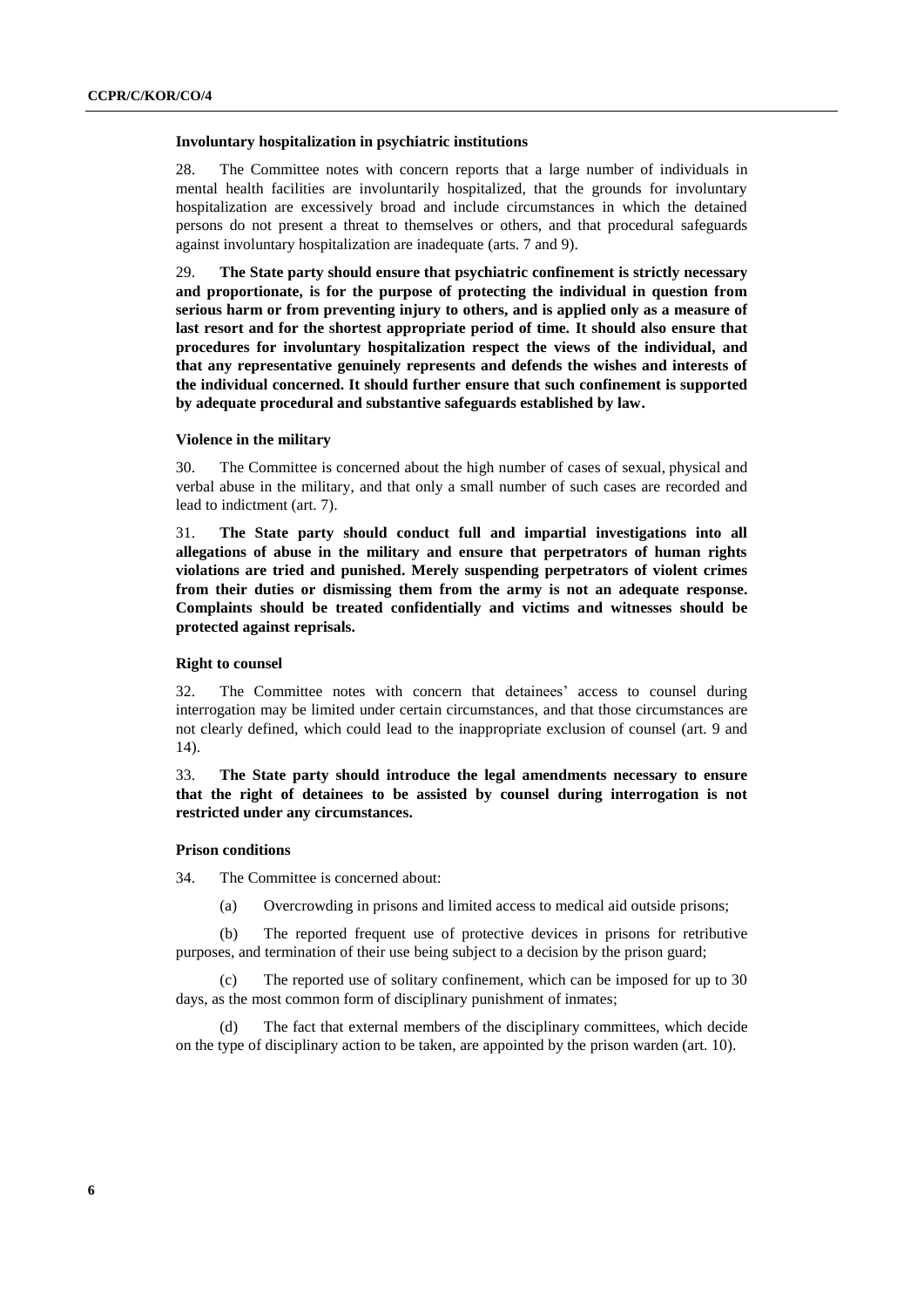35. **The State party should:**

Ensure that solitary confinement is used only in the most exceptional **circumstances and for strictly limited periods, and that the members of the disciplinary committees are appointed by an independent authority;**

(b) **Ensure that the implementation of article 99 (2) of the Administration and Treatment of Correctional Institution Inmates Act is vigorously monitored, and that the use of protective devices is subject to legally determined limits;**

(c) **Take specific steps to bring the prison system into line with the Covenant and the United Nations Standard Minimum Rules for the Treatment of Prisoners.**

## **Detention by the National Intelligence Services of "defectors" from the Democratic People's Republic of Korea**

36. The Committee notes with concern that "defectors" from the Democratic People's Republic of Korea are detained, upon their arrival, in a particular centre and that they may be held there for up to six months. While noting the information provided by the delegation that detainees have access to human rights protection officers, the Committee is concerned that they do not have access to counsel. It is also concerned about reports suggesting that "defectors" from the Democratic People's Republic of Korea may be deported to third countries without independent review if it is determined that they do not qualify for protection (arts. 9, 10 and 13 ).

37. **The State party should ensure that "defectors" from the Democratic People's Republic of Korea are detained for the shortest possible period, that detainees are given access to counsel during the entire length of their detention, that counsel is available during interrogations, and that the duration and methods of interrogation are subject to strict limits that comply with international human rights standards. It should adopt clear and transparent procedures that provide for review with suspensive effect by adequate independent mechanisms before individuals are deported to third countries.**

#### **Detention of asylum seekers**

38. While welcoming the enactment of the Refugee Act and the accompanying presidential decree and regulations in 2013, the Committee is concerned about the absence of any legally prescribed maximum duration for immigration detention, the immigration detention of children, and the poor living conditions in immigration detention facilities (arts. 9 and 24).

39. **The State party should limit the period of immigration detention and ensure that such detention is used as a measure of last resort, for the shortest appropriate period. It should also ensure that children are not deprived of liberty, except as a measure of last resort and for the shortest appropriate period of time, taking into account their best interests in accordance with the Committee's general comment No. 35 (2014) on liberty and security of person. It should also ensure that living conditions in immigration detention centres are in conformity with international standards and are subject to regular independent monitoring.**

#### **Migrant workers and trafficking for the purpose of forced labour**

40. The Committee notes with concern that, while the State party is a source, transit and destination country for human trafficking, traffickers are rarely prosecuted and convicted. It is also concerned that: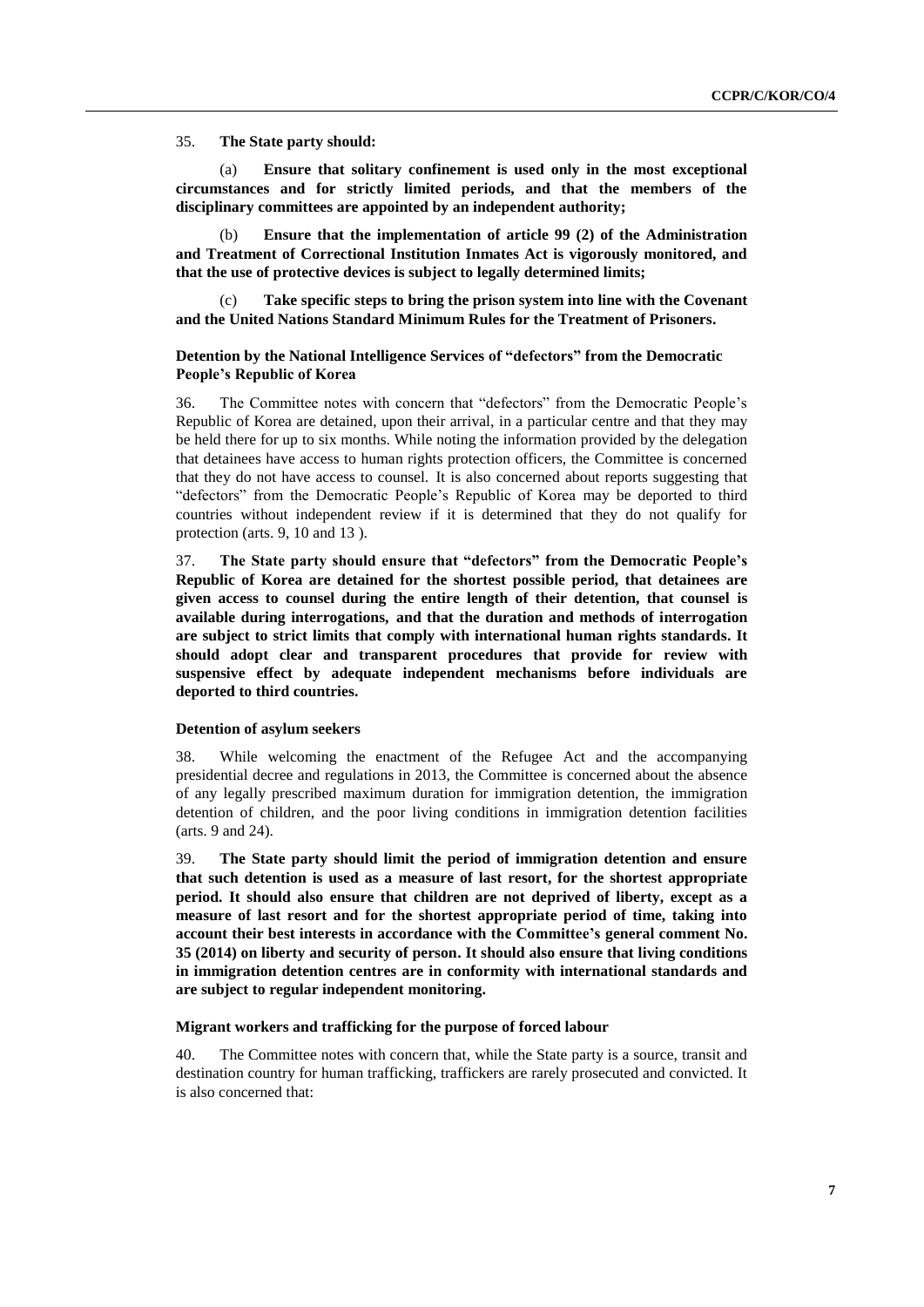(a) A significant number of agricultural workers are trafficked into the State party for the purpose of exploitation, including forced labour, and migrant workers cannot change employer without their existing employer's permission, under the Employment Permit System, or only under the particularly limited circumstances set out in article 25 of the Act on Foreign Workers' Employment etc.;

(b) Women entering the country on E-6 (Culture and Entertainment) visas are frequently trapped into prostitution;

(c) The State party does not have a mechanism in place to adequately identify victims of trafficking, which places them at risk of detention and deportation;

The definition of trafficking as such in the Criminal Code criminalizes only the acts of buying and selling, which hinders the prosecution of persons who have recruited and exploited migrant workers through contractual deception (arts. 3, 7 and 8).

41. **The State party should vigorously combat human trafficking, in particular by combating the demand for trafficked persons, and by:**

(a) **Allowing all migrant workers under the Employment Permit System to freely change their employer;**

(b) **Strengthening efforts to prevent forced labour, including by increasing the number of labour inspections;** 

(c) **Regulating the use of E-6 (Culture and Entertainment) visas to ensure that they are not used to cover up trafficking for the purpose of prostitution;**

(d) **Bringing its definition of trafficking into compliance with international standards, establishing a mechanism to identify victims of trafficking and ensuring that they are treated as victims and have access to all the necessary support.**

#### **Monitoring, surveillance and interception of private communication**

42. The Committee notes with concern that, under article 83 (3) of the Telecommunications Business Act, subscriber information may be requested without a warrant by any telecommunications operator for investigatory purposes. It is also concerned about the use and insufficient regulation in practice of base station investigations of mobile telephone signals picked up near the site of demonstrations in order to identify participants, and about the extensive use and insufficient regulation in practice of wiretapping, in particular by the National Intelligence Service (arts. 17 and 21).

43. **The State party should introduce the legal amendments necessary to ensure that any surveillance, including for the purposes of State security, is compatible with the Covenant. It should, inter alia, ensure that subscriber information may be issued with a warrant only, introduce a mechanism to monitor the communication investigations of the National Intelligence Service, and increase the safeguards to prevent the arbitrary operation of base station investigations.**

#### **Conscientious objection**

44. The Committee is concerned that, in the absence of a civilian alternative to military service, conscientious objectors continue to be subjected to criminal punishment. It notes with concern that conscientious objectors' personal information may be disclosed online (art. 18).

45. **The State party should:**

Immediately release all conscientious objectors condemned to a prison **sentence for exercising their right to be exempted from military service;**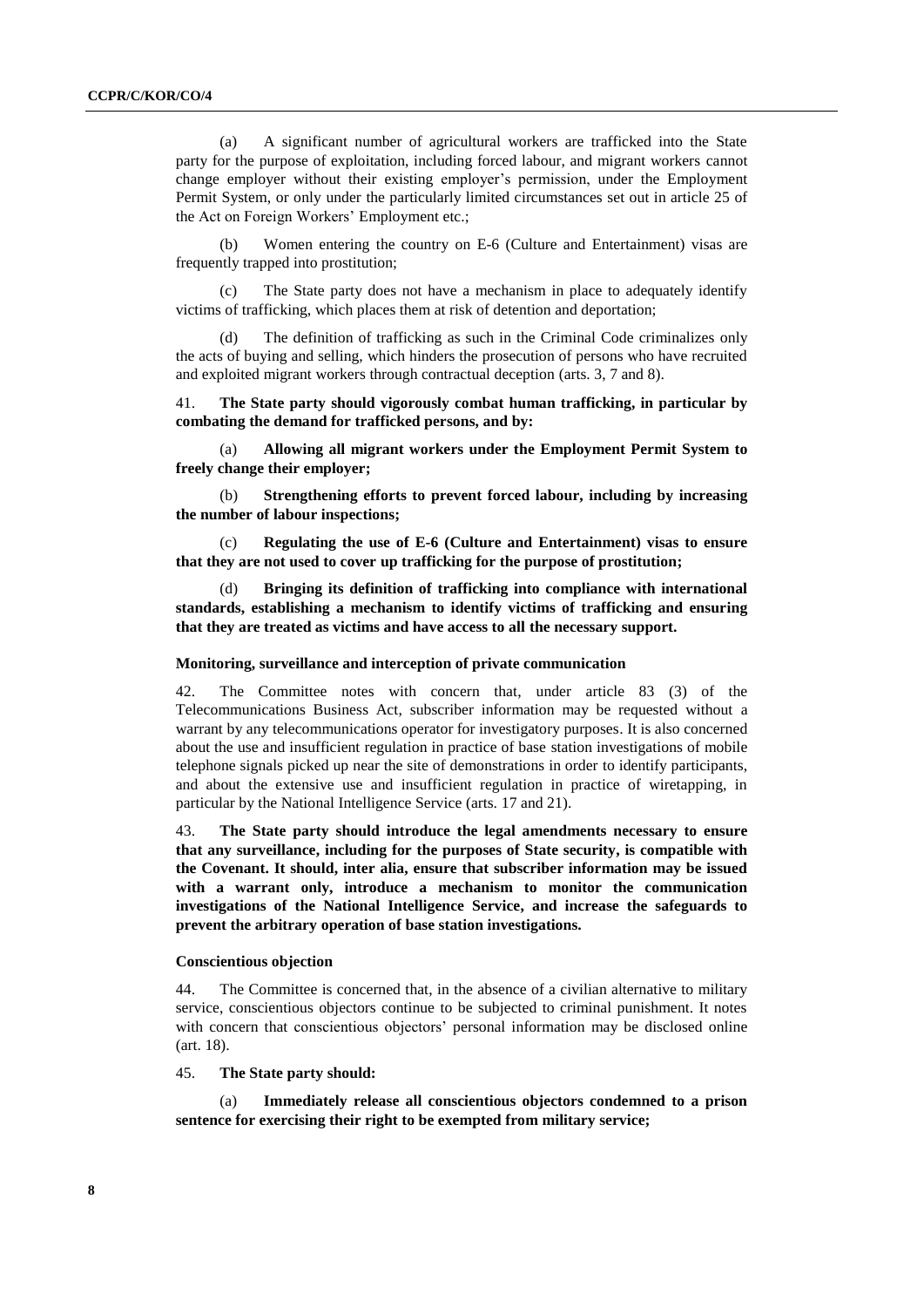(b) **Ensure that conscientious objectors' criminal records are expunged, that they are provided with adequate compensation and that their personal information is not publicly disclosed;**

(c) **Ensure the legal recognition of conscientious objection to military service, and provide conscientious objectors with the possibility of performing an alternative service of civilian nature.**

#### **Criminal defamation laws**

46. The Committee is concerned about the increasing use of criminal defamation laws to prosecute persons who criticize government action and obstruct business interests, and about the harsh sentences, including lengthy prison terms, handed down in such cases. It notes with concern that people can be criminally prosecuted even for making statements that are true, except when such statements are made solely for public interest (art. 19).

47. **The State party should consider decriminalizing defamation, given the existing prohibition in the Civil Act, and should in any case restrict the application of criminal law to the most serious defamation cases, bearing in mind that imprisonment is never an appropriate penalty. It should ensure that the defence of the truth is not subject to any further requirements. It should promote a culture of tolerance regarding criticism, which is essential for a functioning democracy.**

#### **Prosecutions under the National Security Act**

48. The Committee is concerned that prosecutions continue to be brought under the National Security Act. In particular, it is concerned that the unreasonably vague wording of article 7 of the Act could have a chilling effect on public dialogue and is reported to have unnecessarily and disproportionately interfered with freedom of opinion and expression in a number of cases. The Committee notes with concern that the Act is increasingly used for censorship purposes (art. 19).

49. **The Committee recalls its general comment No. 34 (2011) on freedoms of opinion and expression and its concluding observations on the second periodic report of the State party (see CCPR/C/79/Add.114, para. 9) and reminds the State party that the Covenant does not permit restrictions on the expression of ideas merely because they coincide with those held by an enemy entity or may be considered to create empathy for that entity. The State party should abrogate article 7 of the National Security Act.** 

#### **Dissolution of the Unified Progressive Party**

50. The Committee is concerned that the dissolution of the Unified Progressive Party, which was ordered by the Constitutional Court in 2014 for the alleged violation of the basic democratic order, was substantially based on the alleged propagation of the ideology of the Democratic People's Republic of Korea by the party members, who have already faced charges under article 7 of the National Security Act (arts. 19 and 22).

## 51. **In view of the particularly far-reaching consequences of dissolving a political party, the State party should ensure that the measure is used with utmost restraint and as a last resort only, and that it reflects the principle of proportionality.**

#### **Peaceful assembly**

52. The Committee is concerned about the severe restrictions placed on the right to peaceful assembly, including the operation of a de facto system of authorization of peaceful assemblies by the police, cases of use of excessive force, car and bus blockades, and the